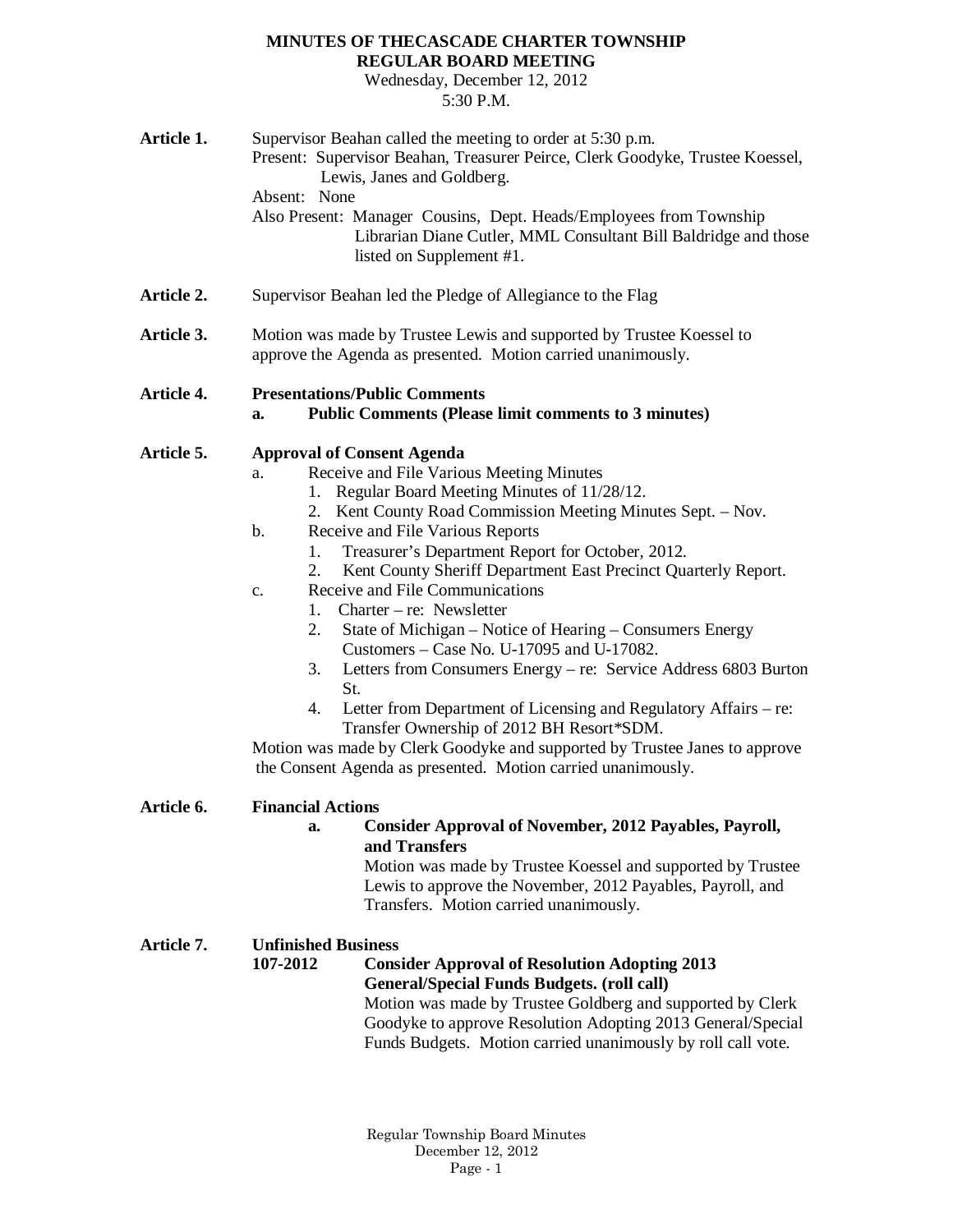| Article 8.         | <b>New Business</b><br>113-2012                                                                                                                                                                                                                                                                                                                                                                                                                                                          | <b>Consider Approval of Resolution of Intent to Levy the 2013</b><br><b>Millage Rates. (roll call)</b><br>Motion was made by Trustee Lewis and supported by Trustee<br>Koessel to approve the Resolution of Intent to Levy the 2013<br>Millage Rates. Motion carried unanimously by roll call vote.                                |  |
|--------------------|------------------------------------------------------------------------------------------------------------------------------------------------------------------------------------------------------------------------------------------------------------------------------------------------------------------------------------------------------------------------------------------------------------------------------------------------------------------------------------------|------------------------------------------------------------------------------------------------------------------------------------------------------------------------------------------------------------------------------------------------------------------------------------------------------------------------------------|--|
|                    | 114-2012                                                                                                                                                                                                                                                                                                                                                                                                                                                                                 | <b>Consider Approval of Supervisors Recommendation of</b><br><b>Appointment to the Planning Commission</b><br>Motion was made by Trustee Janes and supported by Clerk<br>Goodyke to approve the Supervisors Recommendation of Sue<br>Williams to a full three-year term on the Planning Commission.<br>Motion carried unanimously. |  |
| Article 9.         | Township Manager Candidate Cameron Van Wyngarden Interview<br>Candidate #1 – Cameron Wyngarden was introduced to the Board and the<br>interview proceeded per the pre-determined process.                                                                                                                                                                                                                                                                                                |                                                                                                                                                                                                                                                                                                                                    |  |
| <b>Article 10.</b> | <b>Township Manager Candidate James Freed Interview</b><br>Candidate #2 – James Freed was introduced to the Board and the interview<br>proceeded per the pre-determined process.                                                                                                                                                                                                                                                                                                         |                                                                                                                                                                                                                                                                                                                                    |  |
| Article 11.        | Township Manager Candidate Benjamin Swayze Interview<br>Candidate #3 – Benjamin Swayze was introduced to the Board and the interview<br>proceeded per the pre-determined process.                                                                                                                                                                                                                                                                                                        |                                                                                                                                                                                                                                                                                                                                    |  |
| Article 12.        | <b>Board Deliberations on Candidates</b><br>Supervisor Beahan polled the employees in the audience for their impressions of<br>the candidates. Discussion regarding each of the candidates continued within the<br>Board.<br>Consensus among the Board was to schedule an additional meeting for Monday,<br>December $17th$ at 5:30 p.m. to discuss the position further.                                                                                                                |                                                                                                                                                                                                                                                                                                                                    |  |
| Article 13.        | Public Comments on any other matters. (limit comments to 3 minutes)                                                                                                                                                                                                                                                                                                                                                                                                                      |                                                                                                                                                                                                                                                                                                                                    |  |
| Article 14.        | <b>Manager Comments</b><br>Manager Cousins offered the following comments:<br>Forest Hills Business Association is having their Christmas Gathering<br>tomorrow at Noto's at 5:00 p.m.<br>This Friday is the Employee Christmas Lunch from Noon $-2:00$ p.m.<br>$\bullet$<br>The office will be closed for those (2) hours.<br>The office will be closed on Monday, December 24 <sup>th</sup> and Tuesday,<br>$\bullet$<br>December $25th$ along with Tuesday, January 1 <sup>st</sup> . |                                                                                                                                                                                                                                                                                                                                    |  |
| Article 15.        | <b>Board Member Comments</b>                                                                                                                                                                                                                                                                                                                                                                                                                                                             |                                                                                                                                                                                                                                                                                                                                    |  |
| Article 16.        | <b>Adjournment</b><br>Motion was made by Trustee Koessel and supported by Trustee Janes to adjourn.<br>Motion carried unanimously.                                                                                                                                                                                                                                                                                                                                                       |                                                                                                                                                                                                                                                                                                                                    |  |
|                    | Meeting adjourned at 9:30 p.m.                                                                                                                                                                                                                                                                                                                                                                                                                                                           |                                                                                                                                                                                                                                                                                                                                    |  |